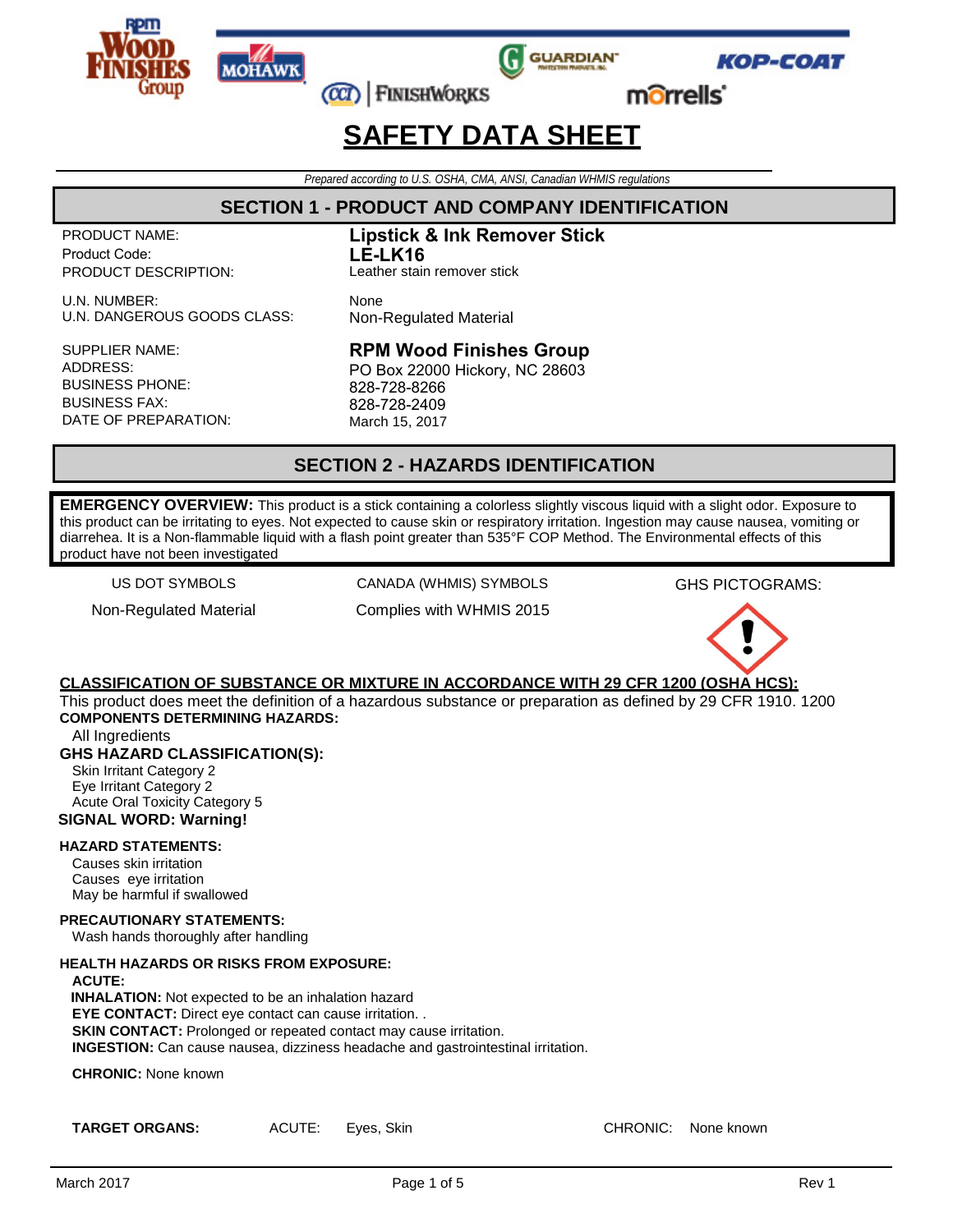## **SECTION 3 - COMPOSITION and INFORMATION ON INGREDIENTS**

**HAZARDS DISCLOSURE:** This product does contain known hazardous materials in reportable levels as defined by the OSHA Hazard Communication Standard 29 CFR 1910.1200. As defined under Sara 311 and 312, this product contains known hazardous materials.

| <b>HAZARDOUS INGREDIENTS:</b>                                                                                                                                                                  | CAS#          | <b>EINECS#</b> | ICSC#      | WT $\%$     | <b>HAZARD CLASSIFICATION:</b><br><b>RISK PHRASES</b>             |
|------------------------------------------------------------------------------------------------------------------------------------------------------------------------------------------------|---------------|----------------|------------|-------------|------------------------------------------------------------------|
| Sodium Stearate                                                                                                                                                                                | 822-16-2      | 212-490-5      | Not Listed | $85 - 95%$  | HAZARD CLASSIFICATION: [Xi] Irritant<br><b>RISK PHRASES: R36</b> |
| Propylene Glycol                                                                                                                                                                               | $57 - 55 - 6$ | 200-338-0      | 0321       | $1 - 5%$    | HAZARD CLASSIFICATION: [Xi] Irritant<br><b>RISK PHRASES: R36</b> |
| Water                                                                                                                                                                                          | 7732-18-5     | 231-791-2      | Not Listed | $1 - 5%$    | <b>HAZARD CLASSIFICATION: None</b><br><b>RISK PHRASES: None</b>  |
| Non-Ionic Surfactant                                                                                                                                                                           | 127087-87-0   | 500-315-8      | Not Listed | $0.5 - 2\%$ | HAZARD CLASSIFICATION: [Xi] Irritant<br><b>RISK PHRASES: R36</b> |
| Each of the other components present are less than 1 percent concentration (0.1% concentration<br>for potential carcinogens, reproductive toxins, respiratory tract sensitizers, and mutagens) |               |                |            |             |                                                                  |

**NOTE:** ALL WHMIS required information is included in appropriate sections and complies with WHMIS 2015

## **SECTION 4 - FIRST-AID MEASURES**

Contaminated individuals of chemical exposure must be taken for medical attention if any adverse effect occurs. Rescuers should be taken for medical attention, if necessary. Take copy of label and MSDS to health professional with contaminated individual.

**EYE CONTACT:** If product enters the eyes, open eyes while under gentle running water for at least 15 minutes. Seek medical attention if irritation or blurred vision continues.

**SKIN CONTACT:** Wash skin thoroughly after handling. Seek medical attention if irritation develops and persists.

**INHALATION:** If breathing becomes difficult, remove victim to fresh air. If necessary, use artificial respiration to support vital functions. Seek medical attention immediately.

**INGESTION:** If product is swallowed, call physician or poison control center for most current information. If professional advice is not available, do not induce vomiting. Never induce vomiting or give diluents (milk or water) to someone who is unconscious, having convulsions, or who cannot swallow. Seek medical advice. Take a copy of the label and/or SDS with the victim to the health professional.

**MEDICAL CONDITIONS AGGRAVATED BY EXPOSURE:** Individuals with pre-existing skin conditions may have these conditions aggravated when exposed to this product.

**RECOMMENDATIONS TO PHYSICIANS:** Treat symptoms and reduce over-exposure.

## **SECTION 5 - FIRE-FIGHTING MEASURES**

## **FLASH POINT:**<br> **AUTOIGNITION TEMPERATURE:**  $\qquad \qquad \rightarrow 535^{\circ}F$  COP Method **AUTOIGNITION TEMPERATURE: AUTOIGNITION TEMPERATURE:** Not Establish<br> **FLAMMABLE LIMITS (in air by volume, %):** Lower (LEL): **UNUSUAL FIRE AND EXPLOSION HAZARDS:** None known<br>Fxplosion Sensitivity to Mechanical Impact: Not Sensitive

Explosion Sensitivity to Mechanical Impact: Not Sensitive.<br>
Explosion Sensitivity to Static Discharge: Not Sensitive Explosion Sensitivity to Static Discharge: **SPECIAL FIRE-FIGHTING PROCEDURES**: **NFPA Rating System**



**FLAMMABLE LIMITS (in air by volume, %):** Lower (LEL): NE% Upper (UEL): NE%<br> **FIRE EXTINGUISHING MATERIALS:** Use media appropriate for surrounding fire **FIRE EXTINGUISH** Use media appropriate for surrounding fire None known Incipient fire responders should wear eye protection. Structural firefighters must wear Self-Contained Breathing Apparatus and full protective equipment. Isolate materials not yet involved in the fire and protect personnel. Move containers from fire area if this can be done without risk; otherwise, cool with carefully applied water spray. If possible, prevent runoff water from entering storm drains, bodies of water, or other environmentally sensitive

areas.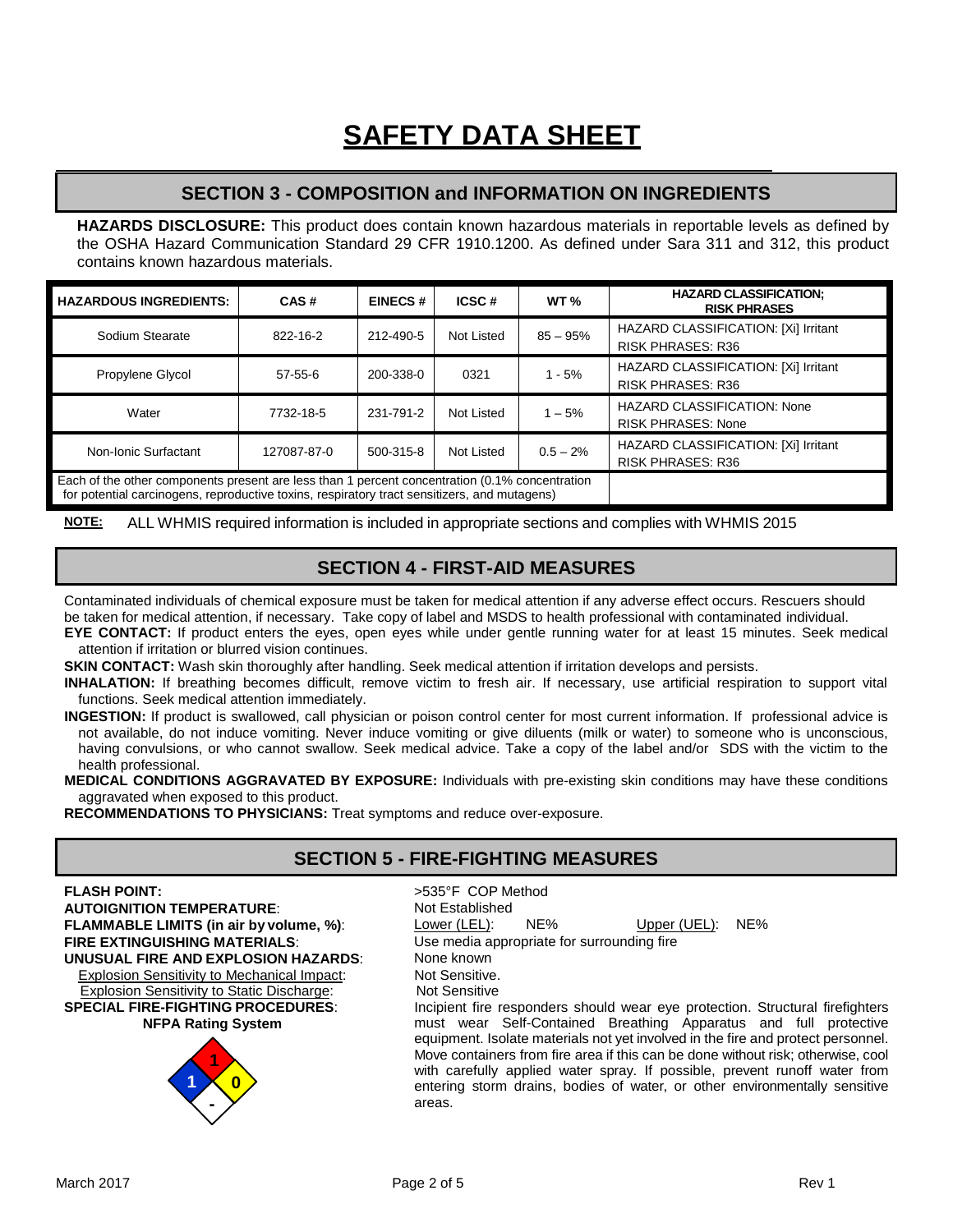## **SECTION 6 - ACCIDENTAL RELEASE MEASURES**

**SPILL AND LEAK RESPONSE:** Personnel should be trained for spill response operations. Pickup for re-use or disposal. Dispose of in accordance with applicable Federal, State, and local procedures (see Section 13, Disposal Considerations)

### **SECTION 7 - HANDLING and STORAGE**

**WORK PRACTICES AND HYGIENE PRACTICES:** As with all chemicals, avoid getting this product on you. Wash thoroughly after handling this product. .

**STORAGE AND HANDLING PRACTICES:** Keep containers closed when not in use. Protect containers against physical damage. Store in a cool, dry, well-ventilated area.

## **SECTION 8 - EXPOSURE CONTROLS - PERSONAL PROTECTION**

#### **EXPOSURE LIMITS/GUIDELINES:**

| <b>Chemical Name</b> | CAS#          | <b>ACGIH TWA</b>     | <b>OSHA TWA</b> |
|----------------------|---------------|----------------------|-----------------|
| Sodium Stearate      | 822-16-2      | Not Listed           | Not Listed      |
| Propylene Glycol     | $57 - 55 - 6$ | 10 mg/m <sup>3</sup> | 10 mg/m $3$     |
| Water                | 7732-18-5     | Not Listed           | Not Listed      |
| Non-Ionic Surfactant | 127087-87-0   | Not Listed           | Not Listed      |

Currently, International exposure limits are not established for all the components of this product. Please check with competent authority in each country for the most recent limits in place.

**VENTILATION AND ENGINEERING CONTROLS:** Use with adequate ventilation to ensure exposure levels are maintained below the limits provided above. Use local exhaust ventilation to control airborne vapors.

*The following information on appropriate Personal Protective Equipment is provided to assist employers in complying with OSHA regulations found in 29 CFR Subpart I (beginning at 1910.132) or equivalent standard of Canada. Please reference applicable regulations and standards for relevant details.*

- **RESPIRATORY PROTECTION:** Maintain airborne contaminant concentrations below guidelines listed above, if applicable. If necessary, use only respiratory protection authorized in the U.S. Federal OSHA Respiratory Protection Standard (29 CFR 1910.134), equivalent U.S. State standards, Canadian CSA Standard Z94.4-93.
- **EYE PROTECTION:** Safety glasses or chemical goggles as appropriate were contact is possible. If necessary, refer to U.S. OSHA 29 CFR 1910.133 or appropriate Canadian Standards.
- **HAND PROTECTION:** Use gloves as appropriate to prevent skin contact. If necessary, refer to U.S. OSHA 29 CFR 1910.138 or appropriate Standards of Canada.

**BODY PROTECTION:** Not normally required when using this product. If necessary, refer to appropriate Standards of Canada, or appropriate Standards of the EU, Australian Standards, or relevant Japanese Standards.

## **SECTION 9 - PHYSICAL and CHEMICAL PROPERTIES**

**PHYSICAL STATE:** Liquid<br> **APPEARANCE & ODOR:** CONTENT CONTRAST This p

**ODOR THRESHOLD (PPM): VAPOR PRESSURE (mmHg):** Not Available Not Available Not Available Not Available Not Available Not Available Not Available Not Available Not Available Not Available Not Available Not Available Not Available Not Available N **VAPOR DENSITY (AIR=1):** Not Available **EVAPORATION RATE (nBuAc = 1):** Not Available **EVAPORATION RATE (nBuAc = 1):** Not Available 1: Not Available 1: Not Available 1:  $\frac{200^{\circ}C}{200^{\circ}C}$ **BOILING POINT (C°):** 200°C **FREEZING POINT (C°): pH:**  $\begin{array}{ccc}\n\mathbf{pH:} & \mathbf{Not}\n\end{array}$  Applicable SPFCIFIC GRAVITY 20°C: (WATFR =1)  $\begin{array}{ccc}\n\mathbf{MATFR = 1} & \mathbf{MCT} & \mathbf{MCT} \\
\mathbf{MCT} & \mathbf{MCT} & \mathbf{MCT} & \mathbf{MCT} \\
\mathbf{MCT} & \mathbf{MCT} & \mathbf{MCT} & \mathbf{MCT} \\
\mathbf{MCT} & \mathbf{MCT} & \mathbf{MCT} & \mathbf{MCT} \\
\mathbf{MCT$ SPECIFIC GRAVITY 20°C: (WATER =1) **SOLUBILITY IN WATER (%)**<br> **VOC:** Not Ava

This product is a stick containing a colorless slightly viscous liquid with a slight odor.<br>Not Available **Not Available**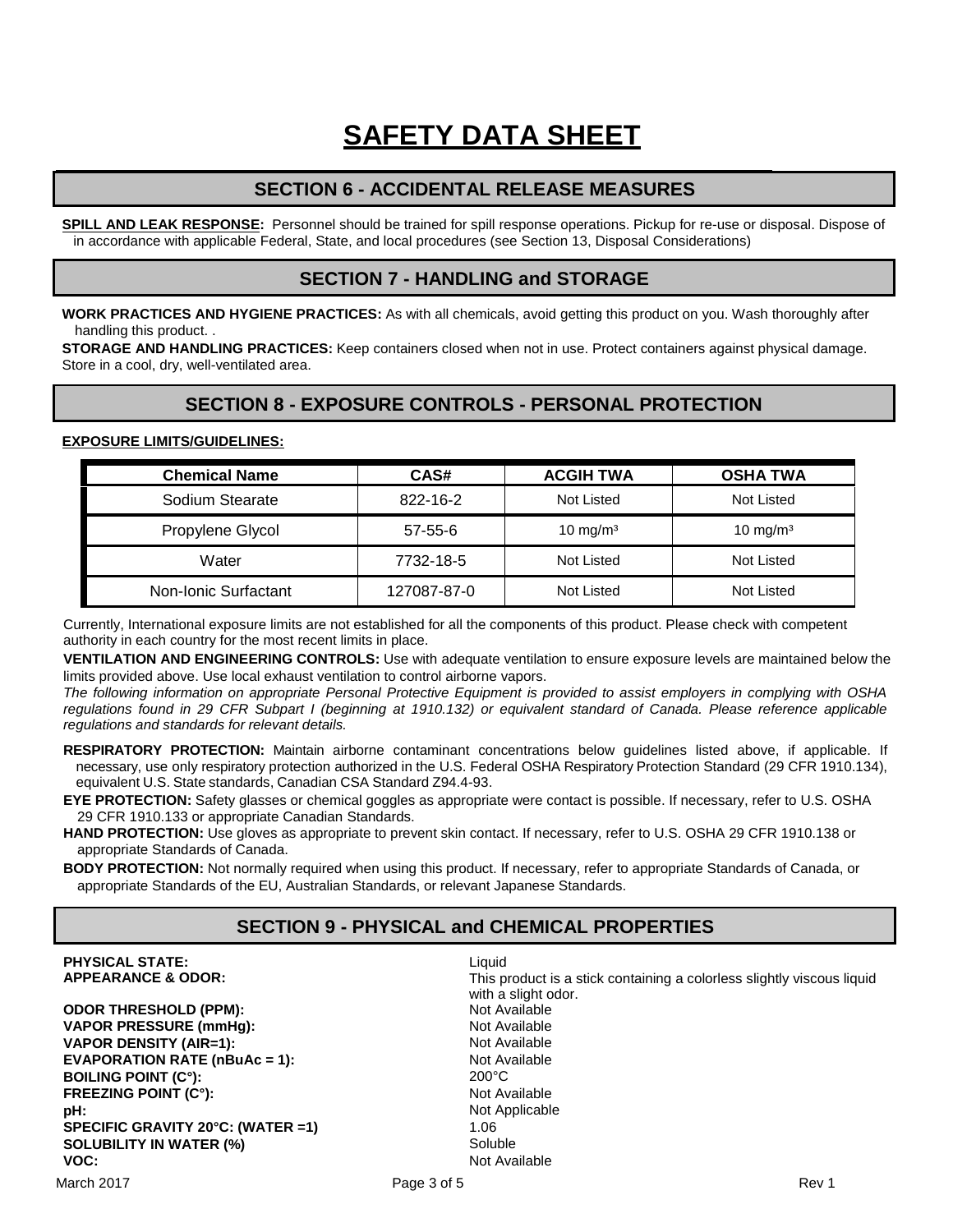## **SECTION 10 - STABILITY and REACTIVITY**

**STABILITY: Product is stable** 

**DECOMPOSITION PRODUCTS:** When heated to decomposition this product produces Oxides of carbon (COx), and Hydrocarbons **MATERIALS WITH WHICH SUBSTANCE IS INCOMPATIBLE:** Strong oxidizing agents.

**HAZARDOUS POLYMERIZATION:** Will not occur.

**CONDITIONS TO AVOID:** Contact with incompatible materials.

## **SECTION 11 - TOXICOLOGICAL INFORMATION**

**TOXICITY DATA:** Toxicity data is not available for the components:

No LD50 Data Available

**SUSPECTED CANCER AGENT:** None of the ingredients are found on the following lists: FEDERAL OSHA Z LIST, NTP, CAL/OSHA, IARC and therefore is not considered to be, nor suspected to be a cancer-causing agent by these agencies.

**IRRITANCY OF PRODUCT:** Contact with this product can be irritating to skin and eyes.

**SENSITIZATION OF PRODUCT:** Ingredients in this product are not considered a sensitizer.

**REPRODUCTIVE TOXICITY INFORMATION:** No information concerning the effects of this product and its components on the human reproductive system.

## **SECTION 12 - ECOLOGICAL INFORMATION**

**ALL WORK PRACTICES MUST BE AIMED AT ELIMINATING ENVIRONMENTAL CONTAMINATION.**

**ENVIRONMENTAL STABILITY:** No Data available at this time.

**EFFECT OF MATERIAL ON PLANTS or ANIMALS:** No evidence is currently available on this product's effects on plants or animals.

**EFFECT OF CHEMICAL ON AQUATIC LIFE:** No evidence is currently available on this product's effects on aquatic life.

## **SECTION 13 - DISPOSAL CONSIDERATIONS**

**PREPARING WASTES FOR DISPOSAL:** Waste disposal must be in accordance with appropriate Federal, State, and local regulations, those of Canada, Australia, EU Member States and Japan.

## **SECTION 14 - TRANSPORTATION INFORMATION**

**US DOT; IATA; IMO; ADR:**

**THIS PRODUCT IS NOT HAZARDOUS AS DEFINED BY 49 CFR 172.101 BY THE U.S. DEPARTMENT OF TRANSPORTATION. UN IDENTIFICATION NUMBER:** None

**PACKING GROUP:** None

**DOT LABEL(S) REQUIRED:** None

**NORTH AMERICAN EMERGENCY RESPONSE GUIDEBOOK NUMBER (2012):** None

**MARINE POLLUTANT:** None of the ingredients are classified by the DOT as a Marine Pollutant (as defined by 49 CFR 172.101, Appendix B)

TRANSPORT CANADA, TRANSPORTATION OF DANGEROUS GOODS REGULATIONS:

This product is not classified as Dangerous Goods, per regulations of Transport Canada.

INTERNATIONAL AIR TRANSPORT ASSOCIATION (IATA):

This product is not considered as dangerous goods by the IATA.

INTERNATIONAL MARITIME ORGANIZATION (IMO) DESIGNATION:

This product is not classified as Dangerous Goods by the International Maritime Organization.

EUROPEAN AGREEMENT CONCERNING THE INTERNATIONAL CARRIAGE OF DANGEROUS GOODS BY ROAD

(ADR): This product is not considered by the United Nations Economic Commission for Europe to be dangerous goods..